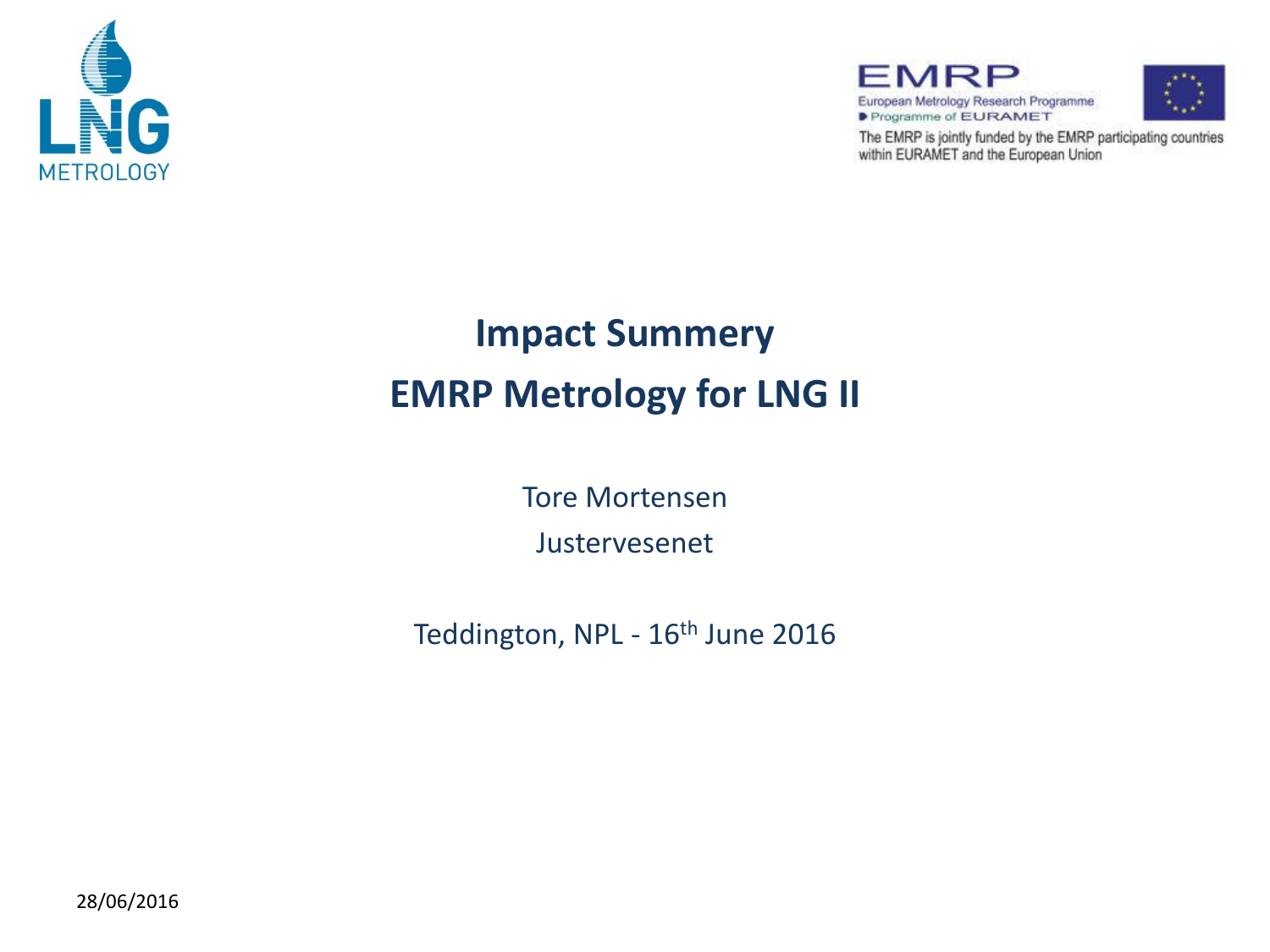

## Impact activity:

• To maximize the JRP impact by concentrating the efforts that lead to effective cooperation with the industrial stakeholders and dissemination of the results and reports created in the technical workpackages.

# Impact tasks:

- Knowledge transfer
- Training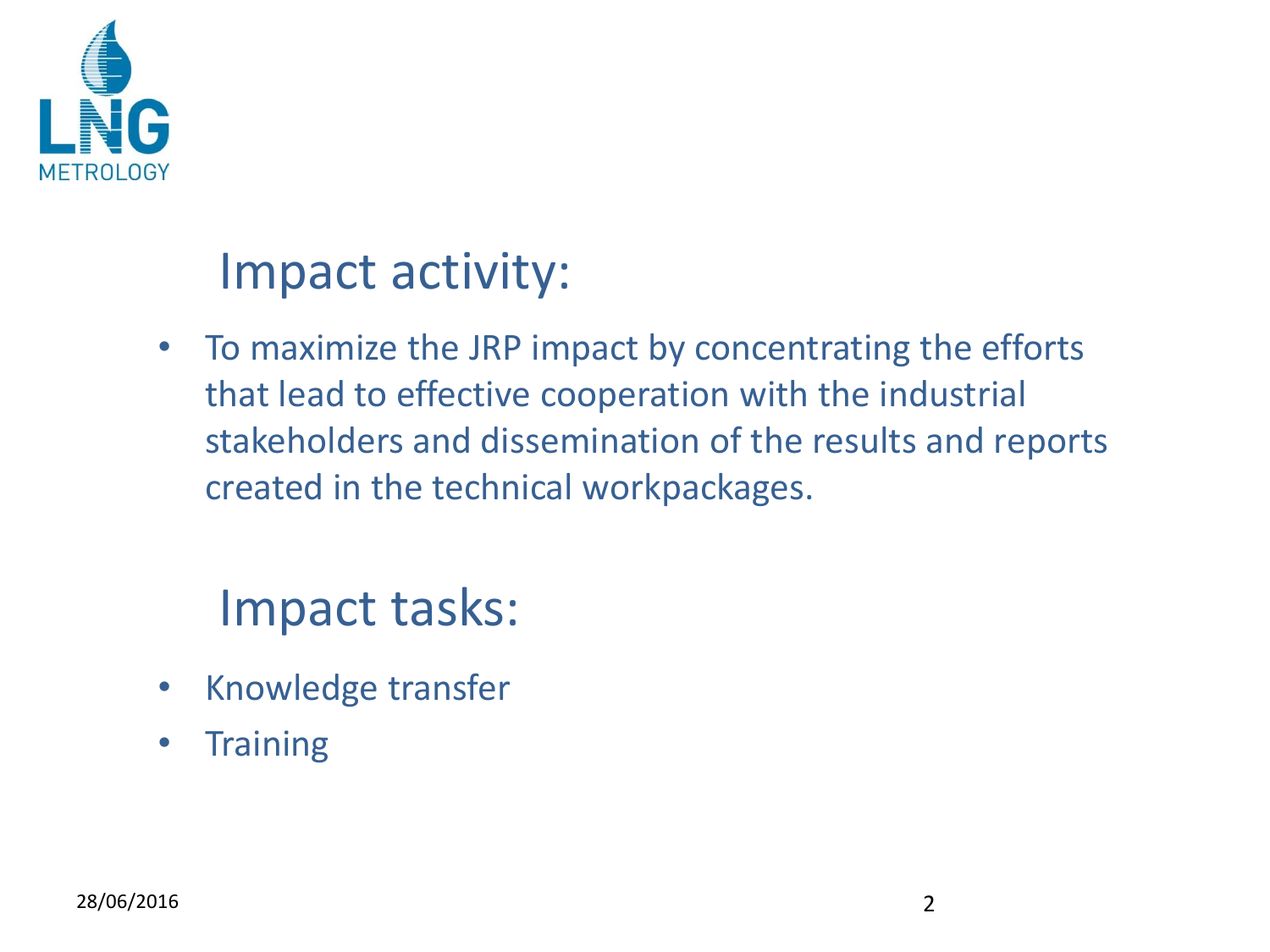

#### **Direct Impact**

- More reliable measurements of LNG and the use of LNG as transport fuel
- By building on the primary standard in the preceding JRP a new flow standard will be developed
- The density standard created in the preceding JRP will be used to improve EoS
- All this work should lead to reduced LNG custody transfer measurement uncertainties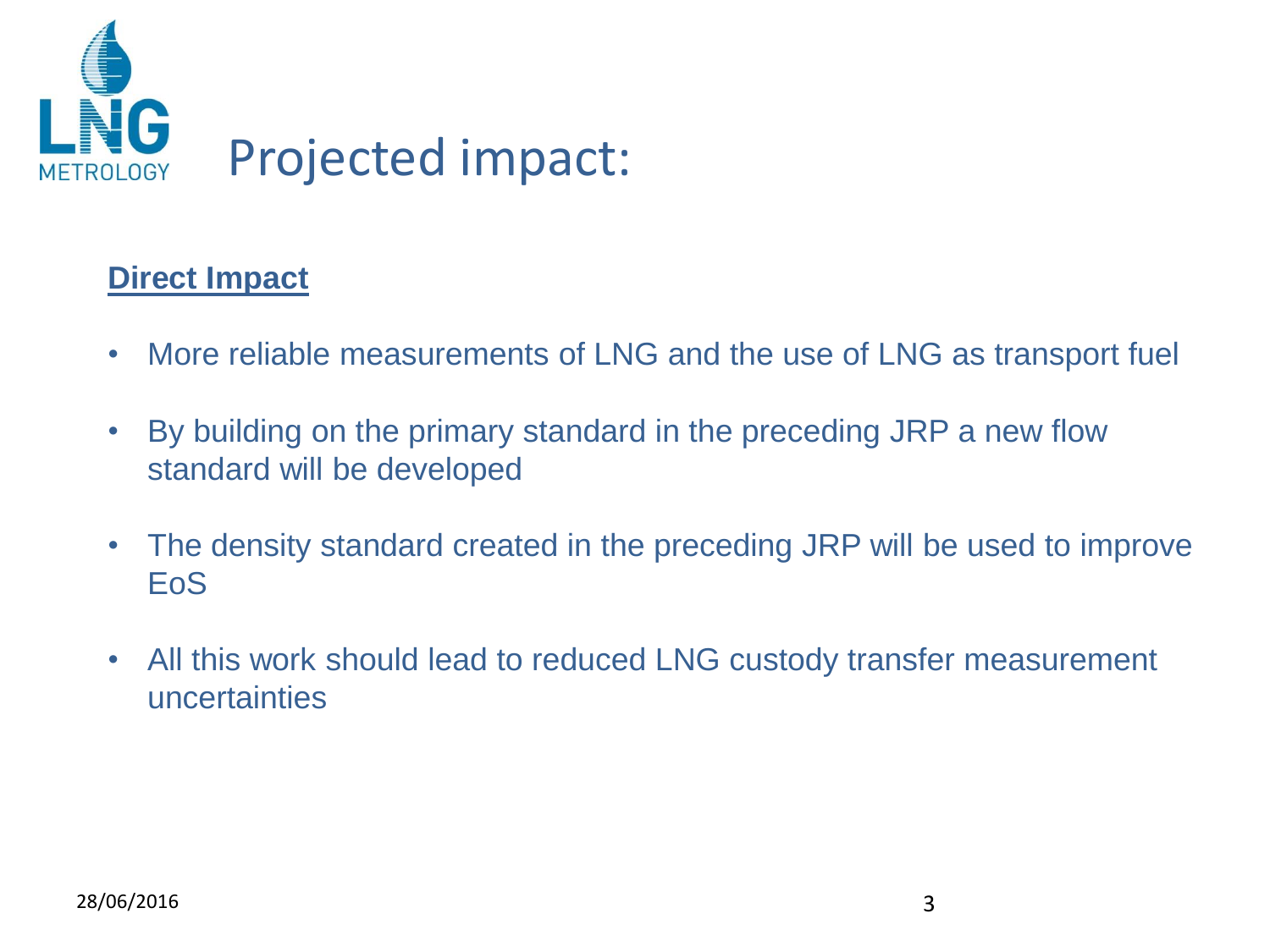

Impact will be created by:

- 1. Providing test and calibration facility to the industry
- 2. Create written standards and guidelines

Dissemination of results:

- Network of stakeholders
- Organisation of workshops and conferences
- Exchange information with standardisation committees and stakeholder groups like GERG and GIIGNL
- Presentations at external conferences
- Publication of research papers
- Project webpage "lngmetrology.info"
- Training sessions for industrial end users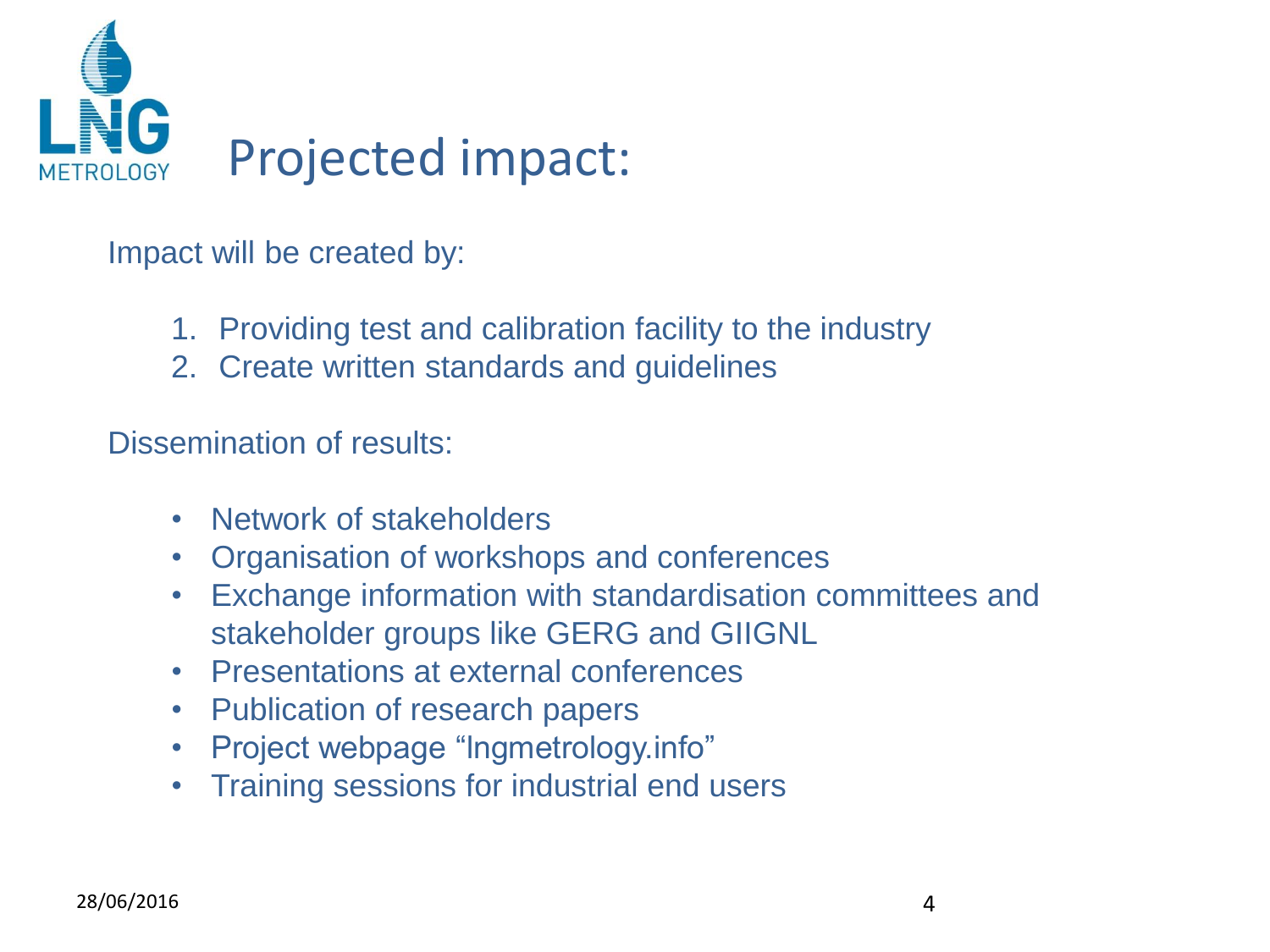

#### **Indirect Impact**

#### **Financial/Economic impact:**

- The project aims to reduce the total measurement uncertainty of transferred energy (currently estimated at 1 % or more) by a factor two.
- The equivalent economic value (average price level of LNG of \$5/MMBTU) of an uncertainty reduction of 0.5 % is:
	- 75 M€/year on the total amount of imported LNG in Europe 250 M€/year for global LNG trade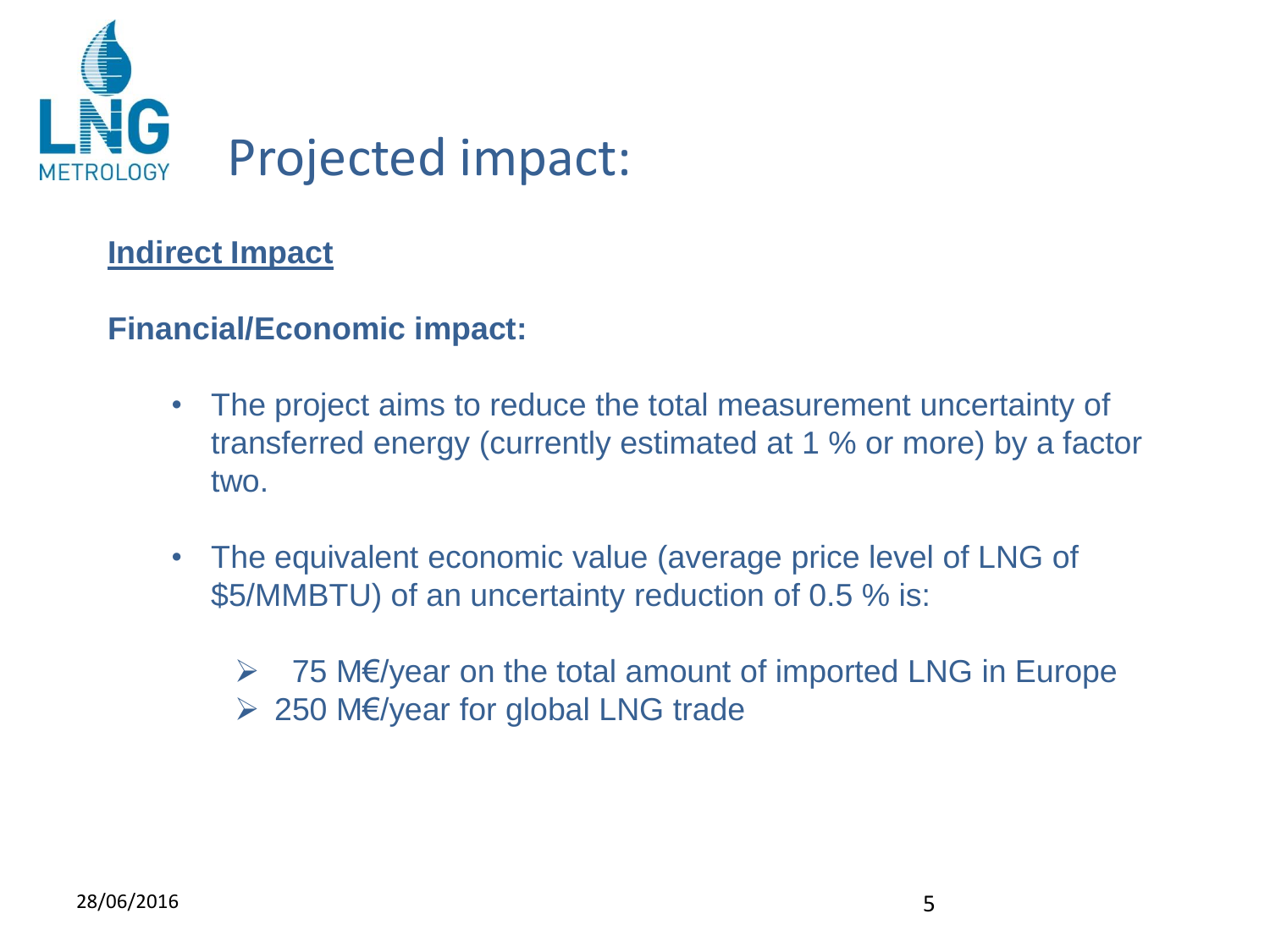

#### **Social Impact:**

Reduced uncertainty should lead to smaller balancing errors with respect to received LNG and sent out liquid and gas, increased transparency for buyers and thus supporting fair trade.

The use of flow meter systems as an alternative to ship based tank measurement is considered essential for:

- Partial shipments
- Off shore LNG production

This will promote open and fair trade and a better functioning internal market resulting in better and more stable prices for industries.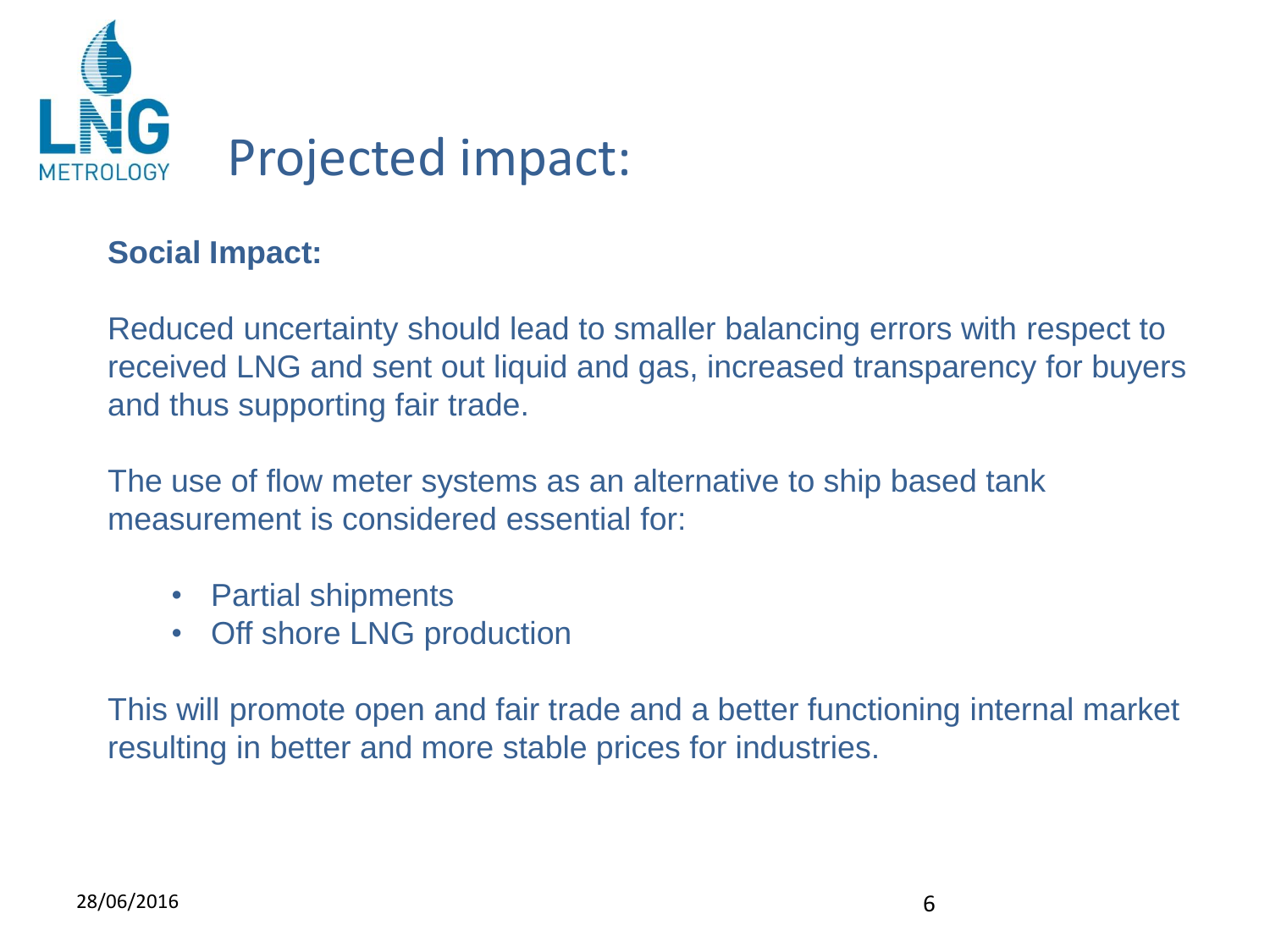

#### **Environmental Impact:**

Natural gas is the cleanest of all fossil fuels. By improving and strengthening the basis for LNG and bio-LNG trade the JRP will have a positive effect on the popularity of this fuel and contribute to the policy of reduced CO2 emissions.

The use of LNG for trucks should lead to significantly reduced noise levels which can be considered as an environmental and social benefit.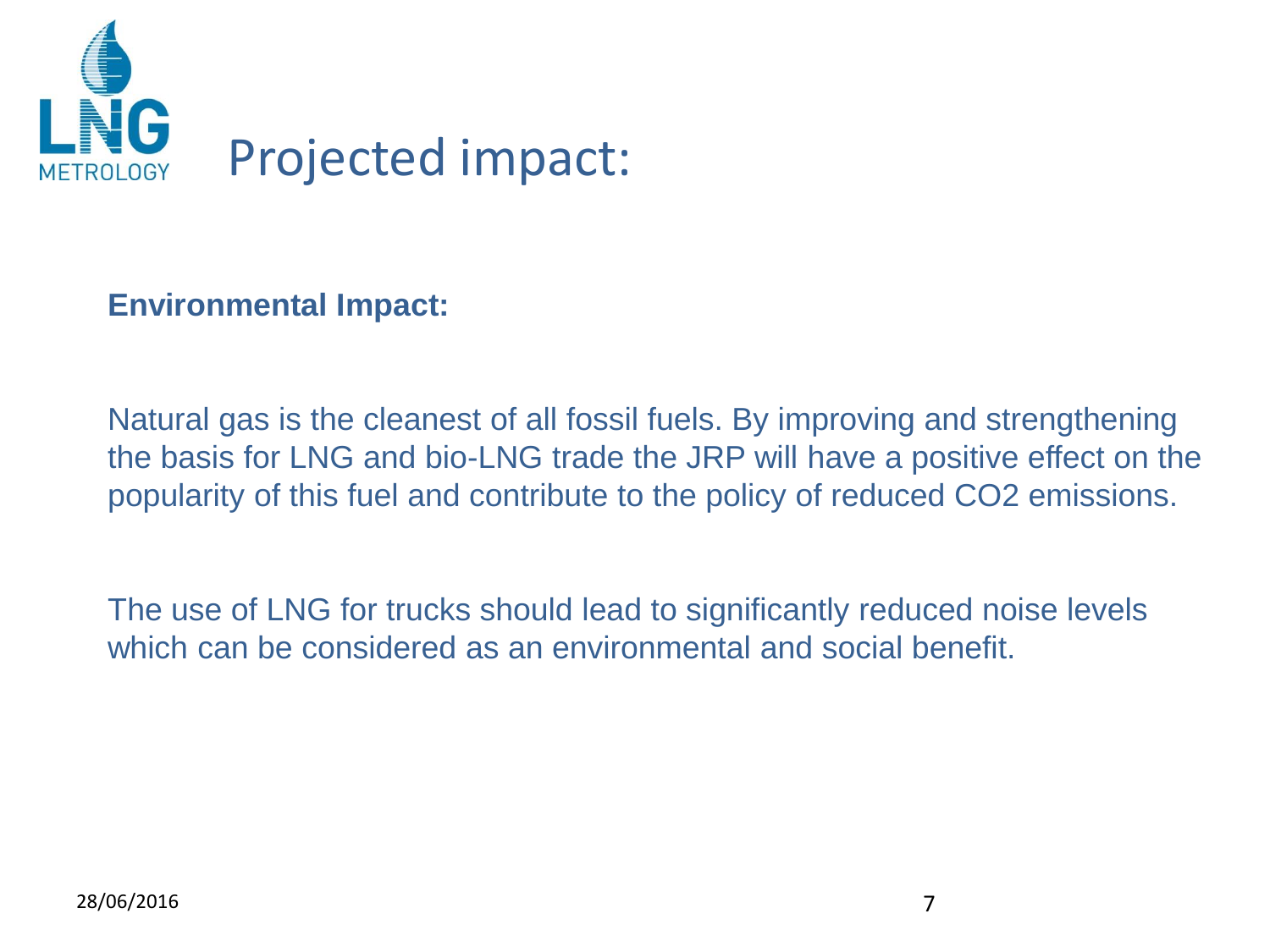

#### **Relevant standards:**

The results of the JRP will be shared and input will be provided to various ISO and CEN committees.

- **ISO 6578** Refrigerated hydrocarbon liquids Static measurement Calculation procedure
- **ISO 20765** Natural gas Calculation of thermodynamic properties
- **ISO 6976** Natural gas Calculation of calorific values, density, relative density and Wobbe index from composition
- **ISO 10976** Refrigerated light hydrocarbon fluids Measurement of cargoes on board marine LNG carriers
- **ISO 8943** Refrigerated light hydrocarbon fluids Sampling of liquefied natural gas Continuous and intermittent methods
- **EN 12838** Installation and equipment for LNG Suitability of LNG Sampling System
- **OIML R81** Dynamic measuring devices and systems for cryogenic liquids
- **OIML R117** Dynamic measuring systems for liquids other than water
- **GIIGNL** Custody Transfer Handbook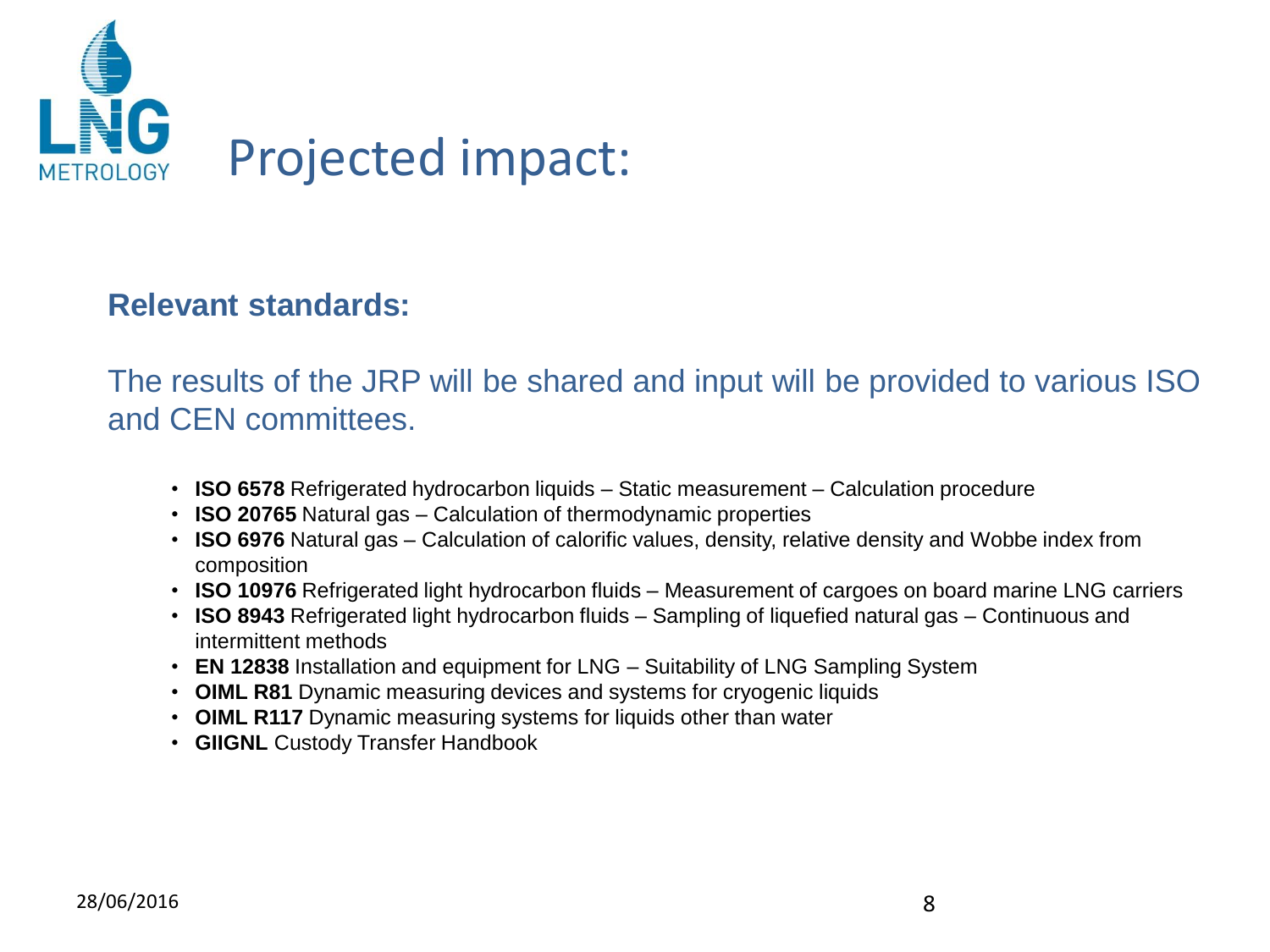

#### **Knowledge Transfer**

#### Organisation of workshops:

The JRP consortium have organized a workshop held in Denmark (19th of May 2015). Forthcoming workshops planned for in UK (June 2016), and the Netherlands (May 2017)

#### Presentation at conferences:

Results from the technical work packages will be disseminated to the public by JRP member presentations at highly acknowledged and reputed conferences worldwide

#### Publications:

In addition to oral and written presentation at conferences several papers and articles will be submitted to peer-reviewed scientific journals to further enhance the impact of the project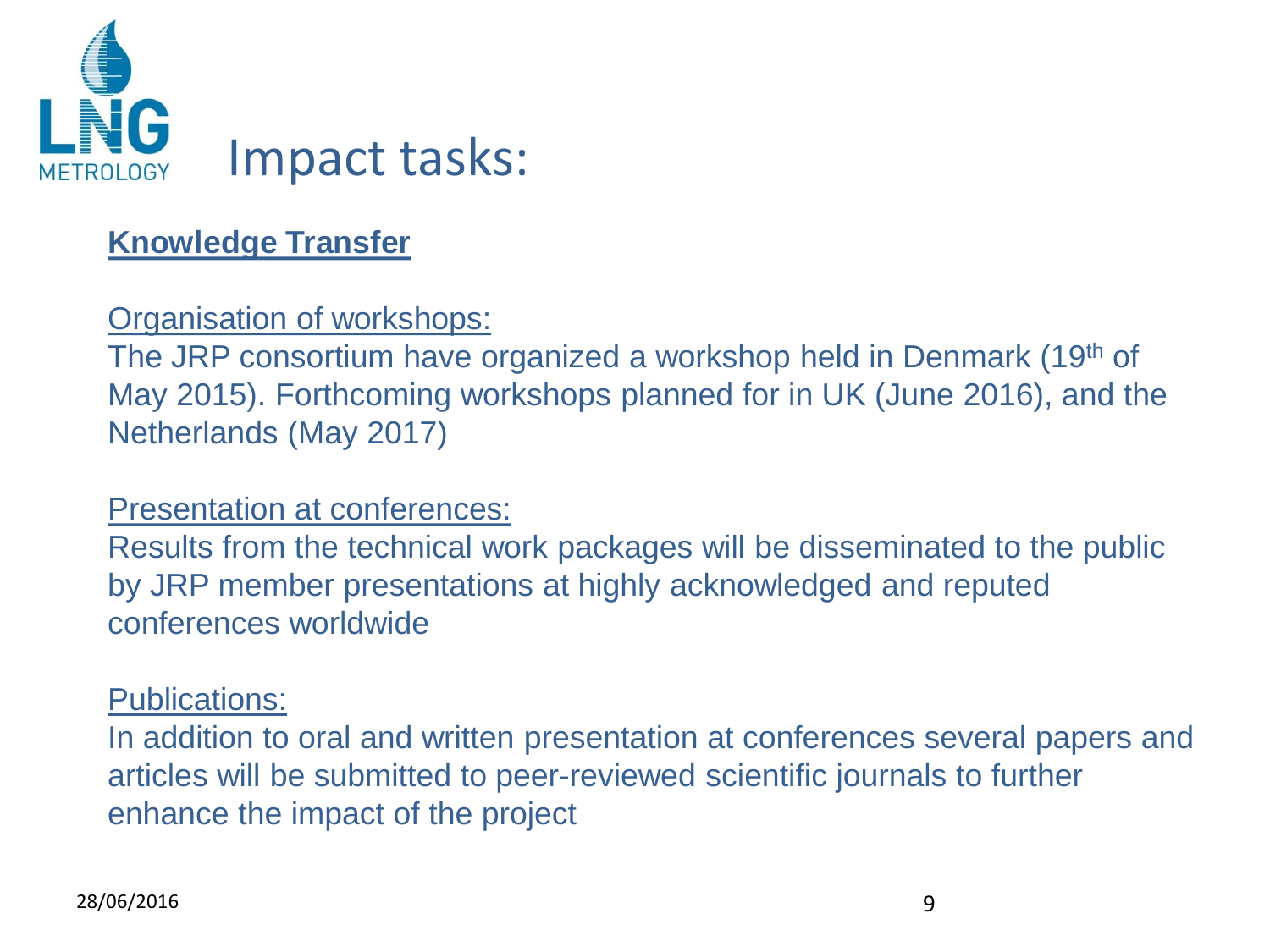

#### **Knowledge Transfer**

Standardization and technical committees:

ISO/TC 28 WG20 «Dynamic measurement of Liquefied Natural Gas» was established during the 28<sup>th</sup> meeting of ISO/TC 28 held in Brazil, October 2014. First WG meeting was held in Delft March 2015. Convenor is Mr Mijndert van der Beek (VSL, NL)

Advisory Group:

An Advisory Group is established to link stakeholder representatives from various relevant backgrounds to this JRP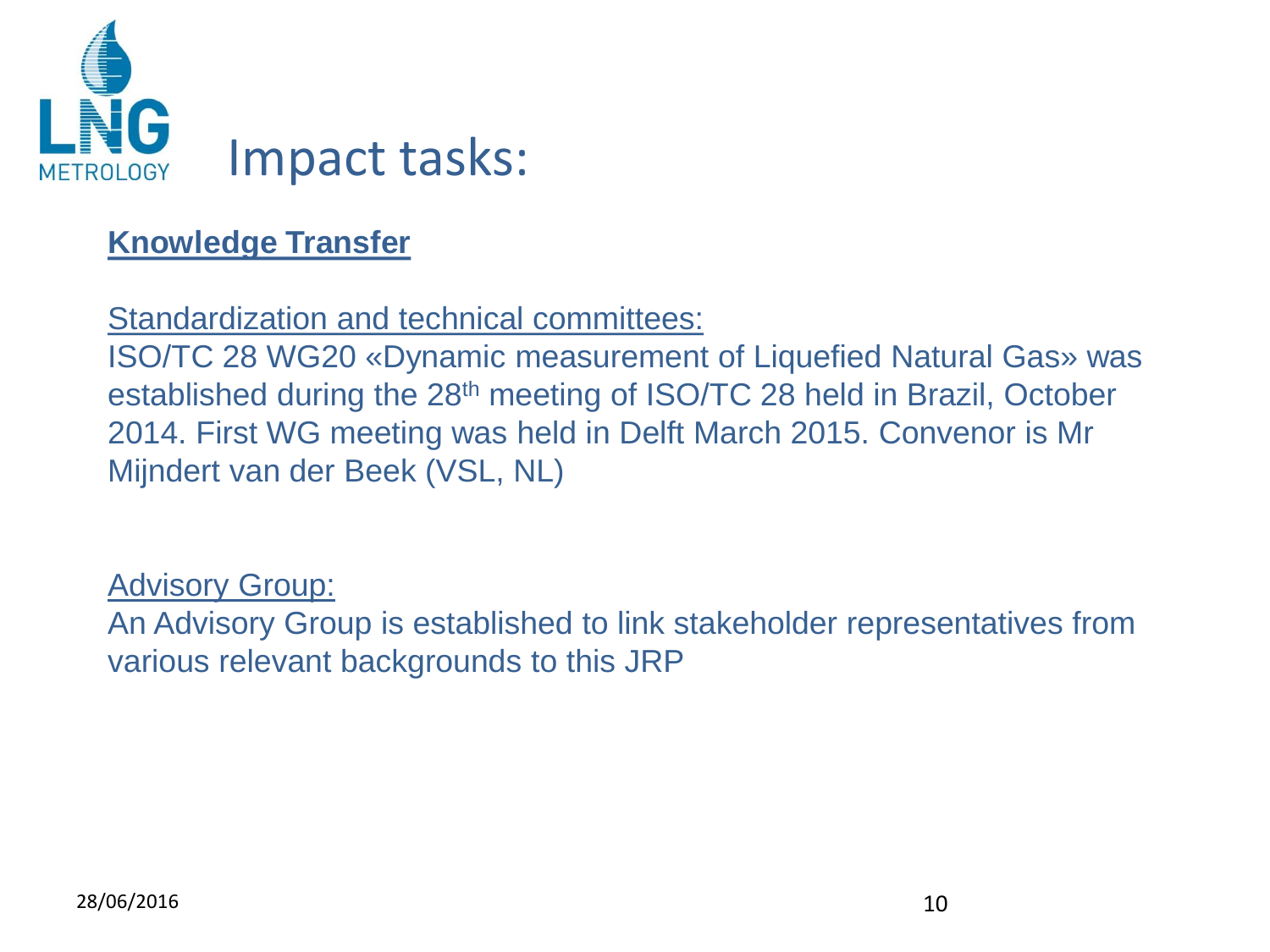

#### **Knowledge Transfer**

JRP website:

A project website "lngmetrology.info" has been set up. The website is used to broadcast relevant news items as well as upcoming JRP events.

#### **Training**

A 1-day training course was organised on the basics of metrology, traceability and the LNG custody transfer measurements methods as part of the JRP on the day preceding the second JRP workshop